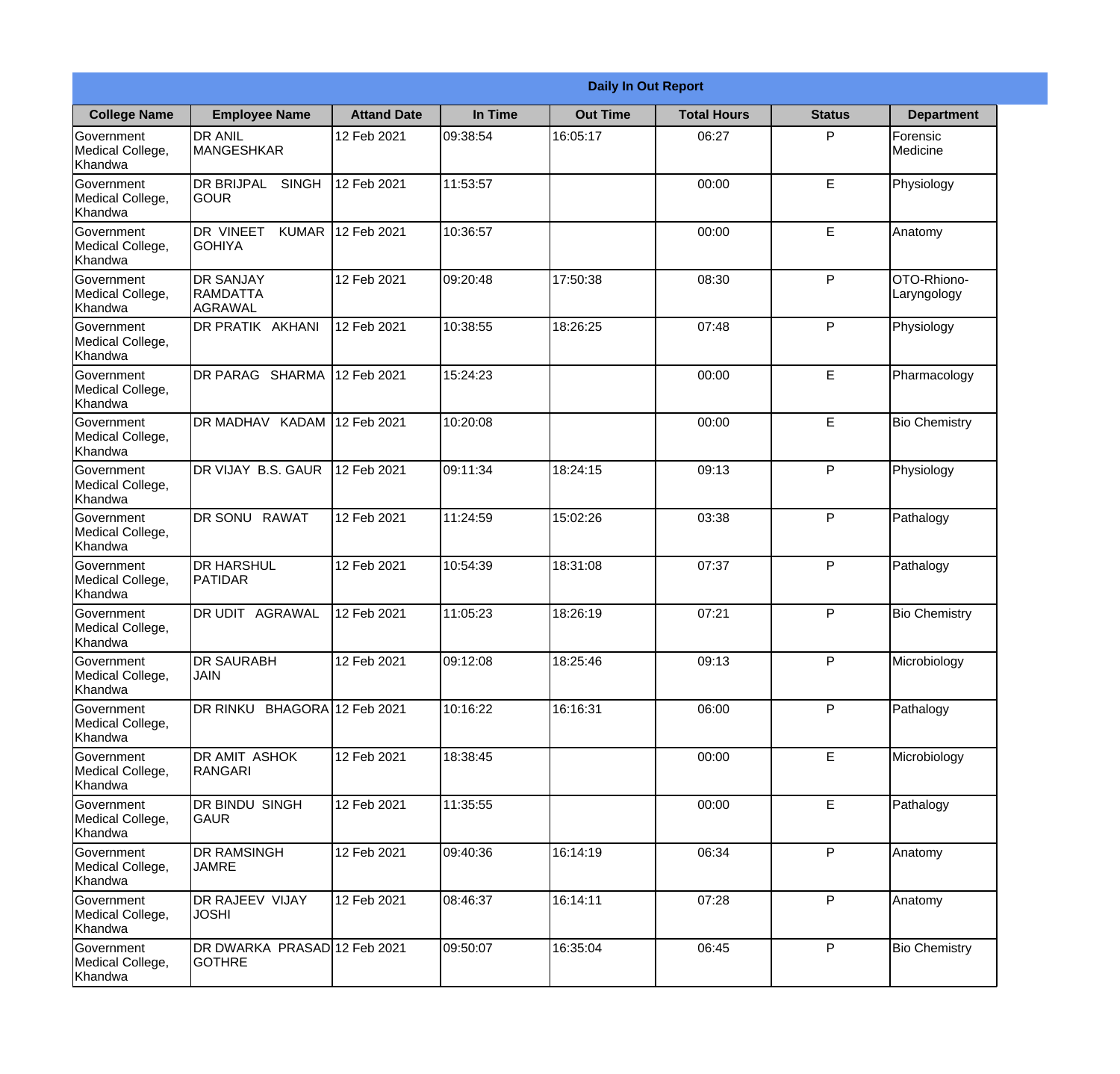| <b>Designation</b>                  | <b>Category</b>     |
|-------------------------------------|---------------------|
| Assistant Professor   Para Clinical |                     |
| Demonstrator/Tutor   Non Clinical   |                     |
| Professor                           | <b>Non Clinical</b> |
| Professor                           | Clinical            |
| <b>Assistant Professor</b>          | Non Clinical        |
| Professor                           | Para Clinical       |
| <b>Assistant Professor</b>          | Non Clinical        |
| Associate Professor Non Clinical    |                     |
| Demonstrator/Tutor   Para Clinical  |                     |
| <b>Assistant Professor</b>          | Para Clinical       |
| Associate Professor Non Clinical    |                     |
| Associate Professor   Para Clinical |                     |
| Assistant Professor   Para Clinical |                     |
| Professor                           | Para Clinical       |
| Associate Professor   Para Clinical |                     |
| Demonstrator/Tutor   Non Clinical   |                     |
| <b>Assistant Professor</b>          | Non Clinical        |
| Demonstrator/Tutor   Non Clinical   |                     |

## **Daily In Out Report**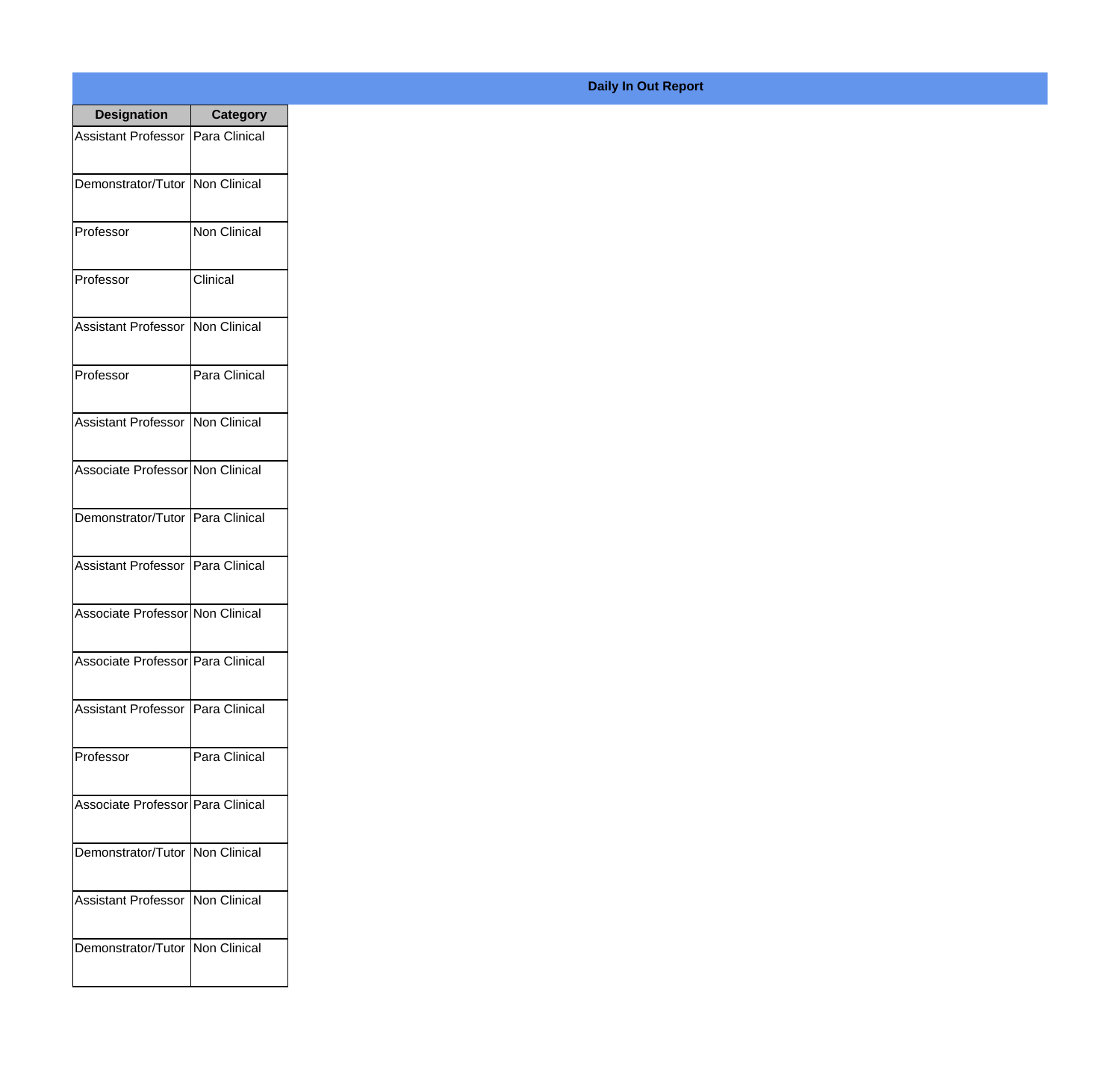|                                                  |                                                 |             |          |          | <b>Daily In Out Report</b> |              |                                           |
|--------------------------------------------------|-------------------------------------------------|-------------|----------|----------|----------------------------|--------------|-------------------------------------------|
| Government<br>Medical College,<br>Khandwa        | <b>DR SOUMITRA</b><br><b>SETHIA</b>             | 12 Feb 2021 | 09:39:59 | 17:59:47 | 08:20                      | $\mathsf{P}$ | Community<br>Medicine                     |
| Government<br>Medical College,<br>Khandwa        | <b>DR SOURYAKANT</b><br><b>VARANDANI</b>        | 12 Feb 2021 | 10:47:01 | 16:25:51 | 05:38                      | P            | Community<br>Medicine                     |
| <b>Government</b><br>Medical College,<br>Khandwa | <b>DR RASHMI YADAV</b>                          | 12 Feb 2021 | 09:52:39 | 17:59:29 | 08:07                      | P            | Community<br>Medicine                     |
| <b>Government</b><br>Medical College,<br>Khandwa | DR LEENA PARIHAR                                | 12 Feb 2021 | 10:41:04 | 16:25:01 | 05:44                      | P            | Community<br>Medicine                     |
| <b>Government</b><br>Medical College,<br>Khandwa | <b>MR PIYUSH KUMAR</b><br><b>MISHRA</b>         | 12 Feb 2021 | 10:39:31 | 18:34:48 | 07:55                      | P            | Community<br>Medicine                     |
| Government<br>Medical College,<br>Khandwa        | <b>DR SAGAR MEENA</b>                           | 12 Feb 2021 | 11:17:27 |          | 00:00                      | E            | Forensic<br>Medicine                      |
| <b>Government</b><br>Medical College,<br>Khandwa | DR PRAMILA VERMA 12 Feb 2021                    |             | 12:23:57 |          | 00:00                      | E            | Paediatrics                               |
| Government<br>Medical College,<br>Khandwa        | <b>DR DURGESH</b><br>SONARE                     | 12 Feb 2021 | 10:16:36 |          | 00:00                      | E            | Dermatology, Ven<br>ereology &<br>Leprosy |
| Government<br>Medical College,<br>Khandwa        | DR MANOJ BALKE                                  | 12 Feb 2021 | 09:47:41 | 17:15:53 | 07:28                      | $\mathsf{P}$ | Ophthalmology                             |
| <b>Government</b><br>Medical College,<br>Khandwa | <b>DR SIDDHARTH</b><br><b>BANODE</b>            | 12 Feb 2021 | 09:09:38 | 16:07:40 | 06:58                      | P            | Pharmacology                              |
| <b>Government</b><br>Medical College,<br>Khandwa | <b>DR PRIYA KAPOOR</b><br>KAPOOR                | 12 Feb 2021 | 10:17:24 | 16:50:43 | 06:33                      | P            | Pathalogy                                 |
| Government<br>Medical College,<br>Khandwa        | <b>DR SAPNA</b><br><b>MAHESHRAM</b>             | 12 Feb 2021 | 10:26:33 | 16:56:47 | 06:30                      | P            | Community<br>Medicine                     |
| Government<br>Medical College,<br>Khandwa        | <b>DR RAJENDRA</b><br><b>SINGH MANDLOI</b>      | 12 Feb 2021 | 11:00:46 | 17:09:54 | 06:09                      | P            | <b>Bio Chemistry</b>                      |
| Government<br>Medical College,<br>Khandwa        | <b>DR SEEMA</b><br><b>SUDHAKARRAO</b><br>ISUTAY | 12 Feb 2021 | 10:44:02 |          | 00:00                      | E            | Forensic<br>Medicine                      |
| Government<br>Medical College,<br>Khandwa        | DR RAKESH SINGH<br><b>HAZARI</b>                | 12 Feb 2021 | 19:24:18 |          | 00:00                      | E            | Pathalogy                                 |
| Government<br>Medical College,<br>Khandwa        | <b>DR NISHA</b><br><b>KAITHWAS</b>              | 12 Feb 2021 | 10:21:51 | 13:37:09 | 03:16                      | P            | Psychiatry                                |
| Government<br>Medical College,<br>Khandwa        | <b>KUMAR</b><br><b>DR PANKAJ</b><br><b>JAIN</b> | 12 Feb 2021 | 13:05:03 |          | 00:00                      | $\mathsf E$  | <b>General Medicine</b>                   |
| Government<br>Medical College,<br>Khandwa        | <b>DR MAHENDRA</b><br>PANWAR                    | 12 Feb 2021 | 09:42:48 |          | 00:00                      | E            | Orthopaedics                              |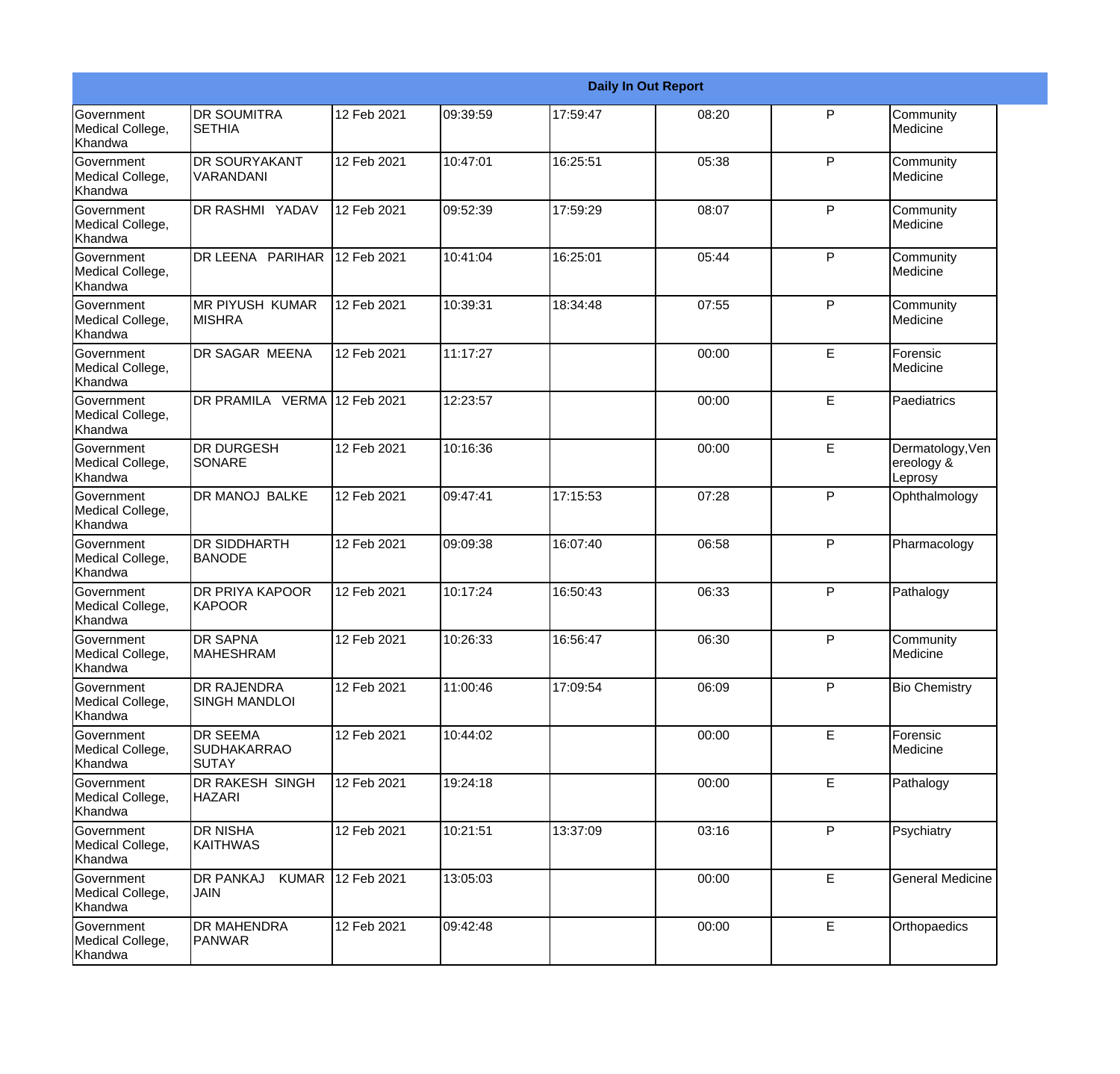| Assistant Professor   Para Clinical |                 |
|-------------------------------------|-----------------|
|                                     |                 |
| Demonstrator/Tutor Para Clinical    |                 |
| Assistant Professor Para Clinical   |                 |
|                                     |                 |
| Assistant Professor   Para Clinical |                 |
| Statistician                        | Para Clinical   |
|                                     |                 |
| Demonstrator/Tutor Para Clinical    |                 |
| Professor                           | Clinical        |
|                                     |                 |
| Assistant Professor Clinical        |                 |
| Assistant Professor Clinical        |                 |
| Associate Professor Para Clinical   |                 |
|                                     |                 |
| Demonstrator/Tutor Para Clinical    |                 |
| Associate Professor Para Clinical   |                 |
|                                     |                 |
| Demonstrator/Tutor Non Clinical     |                 |
| Professor                           | Para Clinical   |
|                                     |                 |
| Professor                           | Para Clinical   |
| Assistant Professor                 | <b>Clinical</b> |
|                                     |                 |
| Assistant Professor                 | <b>Clinical</b> |
| Assistant Professor                 | <b>Clinical</b> |
|                                     |                 |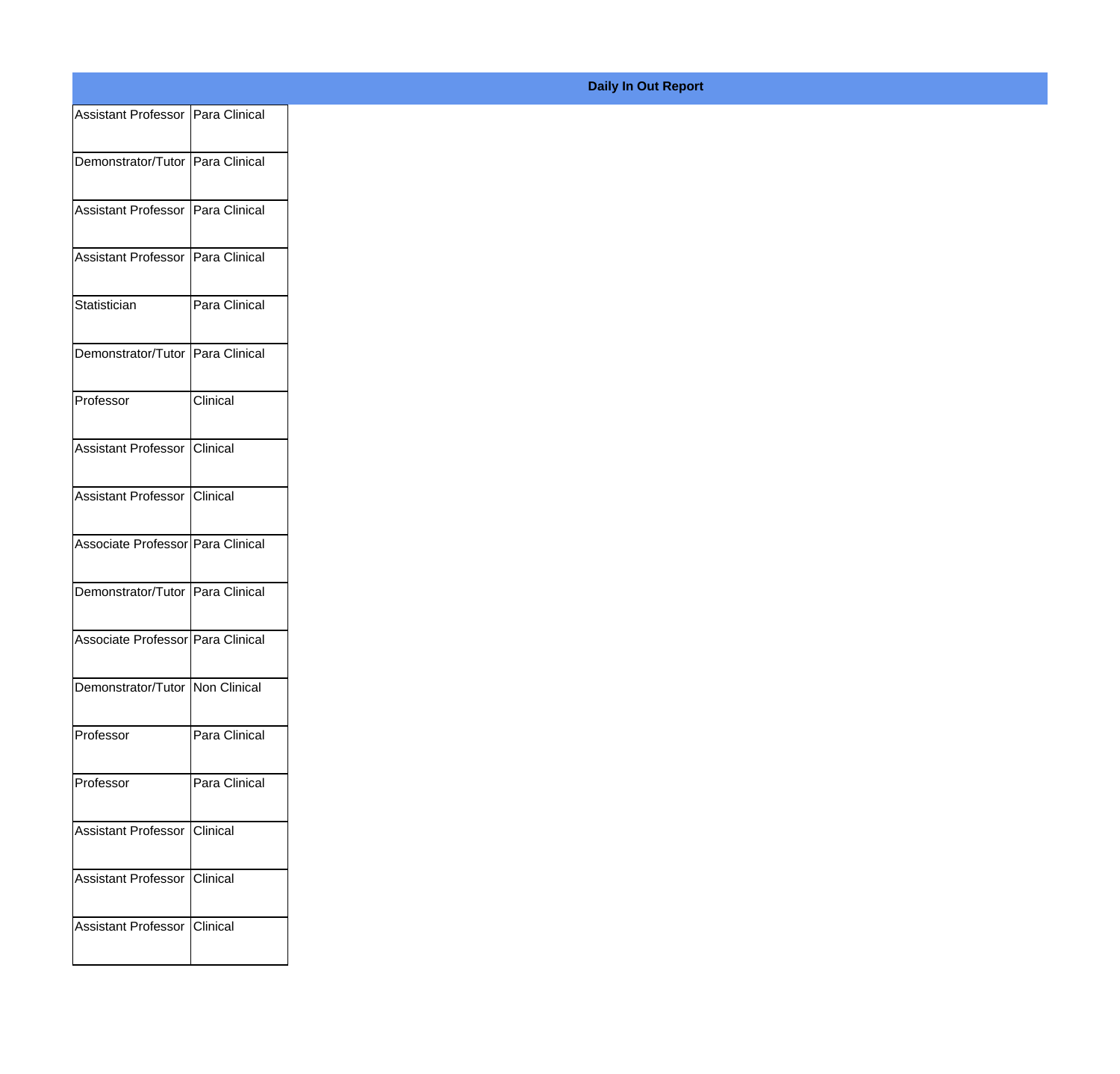|                                                  |                                                              |             |          |          | <b>Daily In Out Report</b> |   |                                |
|--------------------------------------------------|--------------------------------------------------------------|-------------|----------|----------|----------------------------|---|--------------------------------|
| Government<br>Medical College,<br>Khandwa        | <b>DR SITARAM</b><br><b>SOLANKI</b>                          | 12 Feb 2021 | 10:12:16 | 17:10:01 | 06:58                      | P | Forensic<br>Medicine           |
| Government<br>Medical College,<br>Khandwa        | <b>DR RANJEET</b><br><b>BADOLE</b>                           | 12 Feb 2021 | 10:18:20 | 16:56:00 | 06:38                      | P | <b>General Medicine</b>        |
| <b>Government</b><br>Medical College,<br>Khandwa | <b>DR ARUN KUMAR</b><br>PARGI                                | 12 Feb 2021 | 12:53:28 |          | 00:00                      | E | <b>General Surgery</b>         |
| Government<br>Medical College,<br>Khandwa        | <b>DR ASHOK</b><br><b>BHAUSAHEB NAJAN</b>                    | 12 Feb 2021 | 10:20:02 |          | 00:00                      | E | Forensic<br>Medicine           |
| <b>Government</b><br>Medical College,<br>Khandwa | <b>DR NITESHKUMAR</b><br><b>KISHORILAL</b><br><b>RATHORE</b> | 12 Feb 2021 | 09:54:18 | 16:02:03 | 06:08                      | P | Pharmacology                   |
| Government<br>Medical College,<br>Khandwa        | <b>DR PRIYESH</b><br><b>MARSKOLE</b>                         | 12 Feb 2021 | 09:38:36 | 17:59:38 | 08:21                      | P | Community<br><b>I</b> Medicine |
| <b>Government</b><br>Medical College,<br>Khandwa | <b>DR SANGEETA</b><br><b>CHINCHOLE</b>                       | 12 Feb 2021 | 10:52:53 |          | 00:00                      | E | Physiology                     |
| Government<br>Medical College,<br>Khandwa        | DR VIJAY NAYAK                                               | 12 Feb 2021 | 08:27:24 | 17:05:12 | 08:38                      | P | Anatomy                        |
| Government<br>Medical College,<br>Khandwa        | DR SUNIL BAJOLIYA                                            | 12 Feb 2021 | 09:20:25 | 16:55:54 | 07:35                      | P | OTO-Rhiono-<br>Laryngology     |
| <b>Government</b><br>Medical College,<br>Khandwa | DR NISHA MANDLOI<br>PANWAR                                   | 12 Feb 2021 | 09:43:57 |          | 00:00                      | E | Obstetrics &<br>Gynaecology    |
| <b>Government</b><br>Medical College,<br>Khandwa | <b>DR SATISH</b><br><b>CHANDEL</b>                           | 12 Feb 2021 | 11:37:48 |          | 00:00                      | E | Pharmacology                   |
| Government<br>Medical College,<br>Khandwa        | <b>DR MUKTESHWARI</b><br><b>GUPTA</b>                        | 12 Feb 2021 | 11:19:48 | 17:34:43 | 06:15                      | P | Pharmacology                   |
| Government<br>Medical College,<br>Khandwa        | DR PURTI AGARWAL<br><b>SAINI</b>                             | 12 Feb 2021 | 10:39:21 | 16:39:51 | 06:00                      | P | Pathalogy                      |
| Government<br>Medical College,<br>Khandwa        | DR YASHPAL RAY                                               | 12 Feb 2021 | 10:55:16 |          | 00:00                      | E | Anatomy                        |
| Government<br>Medical College,<br>Khandwa        | <b>DR DEEPIKA</b><br>PANWAR                                  | 12 Feb 2021 | 11:06:02 | 17:09:02 | 06:03                      | P | <b>Bio Chemistry</b>           |
| Government<br>Medical College,<br>Khandwa        | <b>MOHIT GARG</b>                                            | 12 Feb 2021 | 09:52:18 | 12:46:58 | 02:54                      | P | <b>General Medicine</b>        |